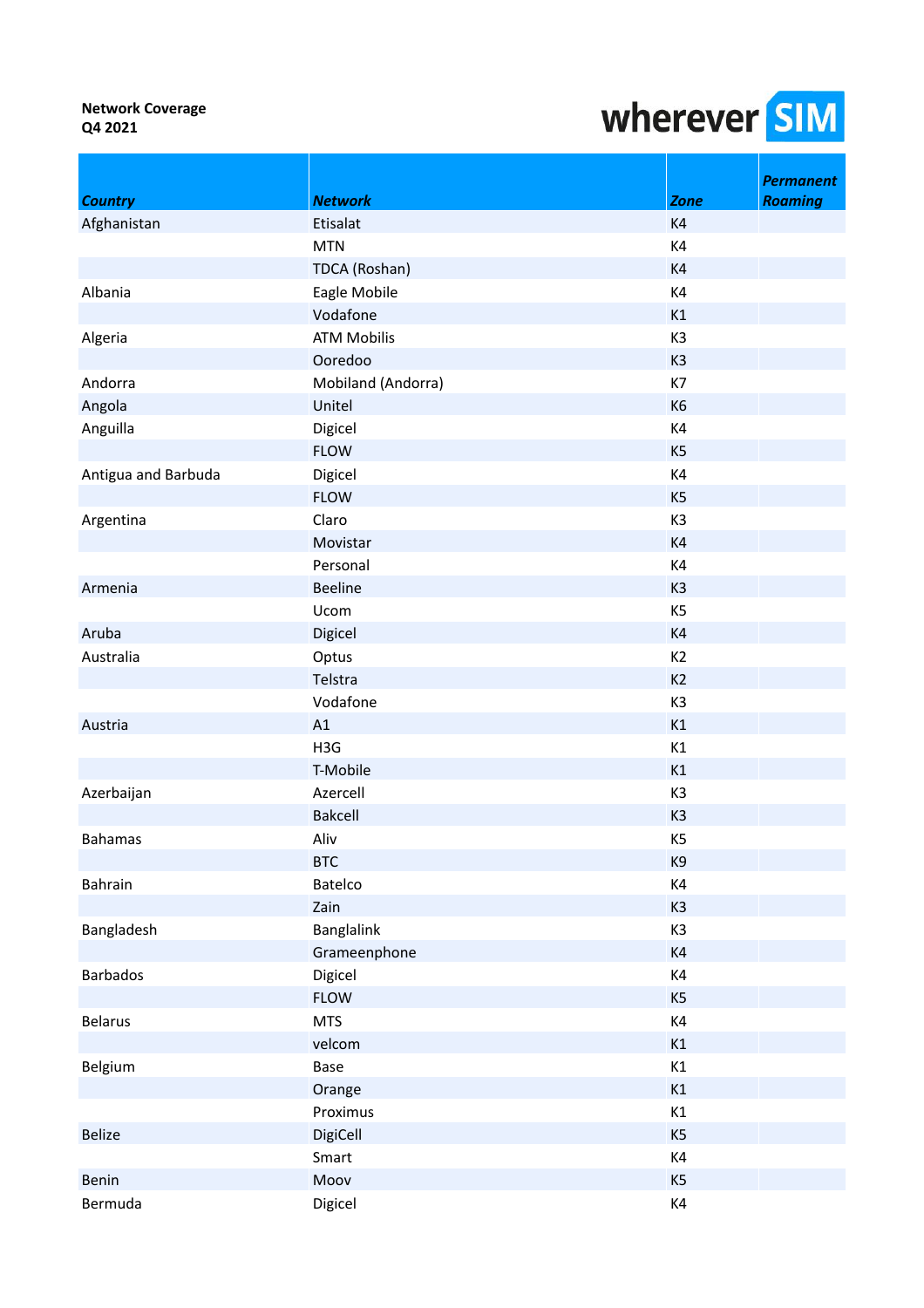|                                              |                                    |                | <b>Permanent</b> |
|----------------------------------------------|------------------------------------|----------------|------------------|
| <b>Country</b>                               | <b>Network</b>                     | <b>Zone</b>    | <b>Roaming</b>   |
|                                              | <b>ONE</b>                         | K <sub>3</sub> |                  |
| <b>Bolivia</b>                               | Tigo                               | K4             |                  |
|                                              | Viva                               | K4             |                  |
| Bonaire / Sint Eustatius / Saba / Cu Digicel |                                    | K4             |                  |
|                                              | <b>TelCell SX</b>                  | K4             |                  |
| Bosnia and Herzegovina                       | <b>BH Mobile</b>                   | K2             |                  |
|                                              | <b>HT-ERONET</b>                   | K1             |                  |
|                                              | mtel                               | K3             |                  |
| Botswana                                     | <b>MTN</b>                         | K4             |                  |
|                                              | Orange                             | K4             |                  |
| <b>Brazil</b>                                | Claro                              | K <sub>3</sub> | 90 days          |
|                                              | TIM                                | K <sub>5</sub> | 90 days          |
|                                              | Vivo                               | K <sub>4</sub> | 90 days          |
| British Virgin Islands                       | CCT - Carribean Cellular Telephone | K <sub>3</sub> |                  |
|                                              | <b>FLOW</b>                        | K <sub>5</sub> |                  |
| Brunei Darussalam                            | <b>PCSB</b>                        | K <sub>3</sub> |                  |
|                                              | <b>UNN</b>                         | K <sub>3</sub> |                  |
| <b>Bulgaria</b>                              | A1                                 | K1             |                  |
|                                              | Telenor                            | K1             |                  |
|                                              | Vivacom                            | K1             |                  |
| <b>Burkina Faso</b>                          | Orange                             | K <sub>5</sub> |                  |
| Burundi                                      | <b>Smart Mobile</b>                | K <sub>5</sub> |                  |
| Cabo Verde                                   | <b>CVMOVEL</b>                     | K <sub>6</sub> |                  |
|                                              | Unitel (T+)                        | K6             |                  |
| Cambodia                                     | CamGSM                             | K4             |                  |
|                                              | Metfone (Viettel)                  | K4             |                  |
|                                              | Smart                              | K <sub>3</sub> |                  |
| Cameroon                                     | <b>MTN</b>                         | K4             |                  |
|                                              | Orange                             | K4             |                  |
| Canada                                       | Bell                               | K <sub>2</sub> |                  |
|                                              | <b>Rogers Wireless</b>             | K <sub>3</sub> |                  |
|                                              | SaskTel                            | K <sub>2</sub> |                  |
|                                              | <b>TELUS</b>                       | K2             |                  |
|                                              | Videotron                          | K3             |                  |
| Cayman Islands                               | Digicel                            | K4             |                  |
|                                              | <b>FLOW</b>                        | K <sub>5</sub> |                  |
| Central African Republic                     | Moov                               | K4             |                  |
|                                              | Orange                             | K4             |                  |
| Chad                                         | Airtel                             | K4             |                  |
|                                              | Millicom (Tigo)                    | K <sub>5</sub> |                  |
| Chile                                        | Claro                              | K <sub>3</sub> |                  |
|                                              | Entel                              | K4             |                  |
|                                              | Telefonica                         | K4             |                  |
|                                              | WOM S.A.                           | K4             |                  |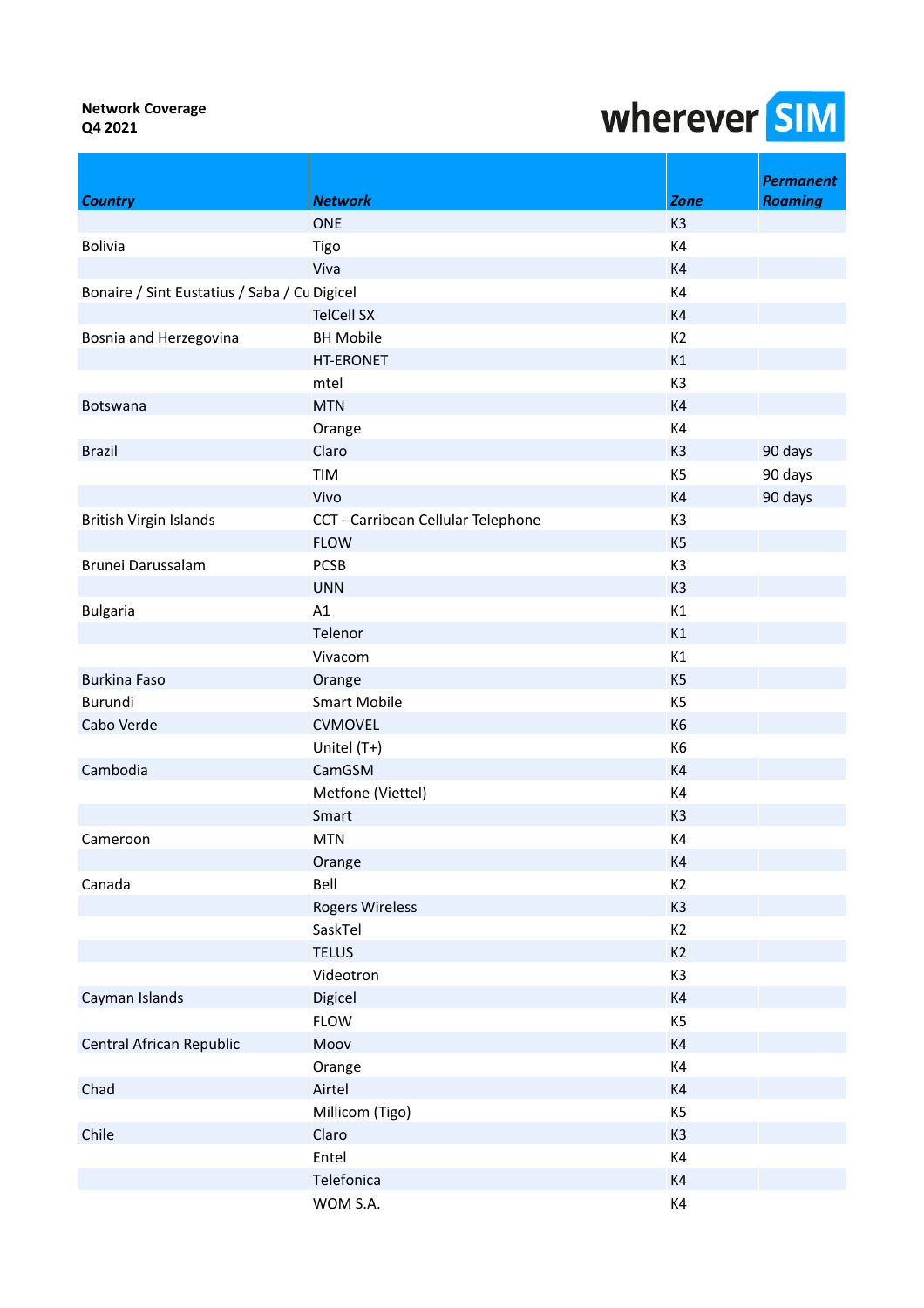| <b>Country</b>               | <b>Network</b>      | <b>Zone</b>    | <b>Permanent</b><br><b>Roaming</b> |
|------------------------------|---------------------|----------------|------------------------------------|
| China                        | China Mobile        | K <sub>3</sub> |                                    |
|                              | China Telecom       | K4             |                                    |
|                              | China Unicom        | K4             |                                    |
| Colombia                     | Claro               | K3             |                                    |
|                              | Movistar            | K4             |                                    |
| Congo                        | Airtel              | K4             |                                    |
|                              | <b>MTN</b>          | K4             |                                    |
| Costa Rica                   | Claro               | K4             |                                    |
|                              | <b>ICE</b>          | K <sub>5</sub> |                                    |
|                              | Movistar            | K4             |                                    |
| Cote d'Ivoire                | <b>MTN</b>          | K4             |                                    |
|                              | Orange              | K4             |                                    |
| Croatia                      | A1                  | K1             |                                    |
|                              | T-Mobile            | K1             |                                    |
|                              | Tele2               | K1             |                                    |
| Cyprus                       | CYTAmobile-Vodafone | K1             |                                    |
|                              | <b>MTN</b>          | K1             |                                    |
|                              | Primetel            | K1             |                                    |
| Czech Republic               | <b>O2</b>           | K1             |                                    |
|                              | T-Mobile            | K1             |                                    |
|                              | Vodafone            | K1             |                                    |
| Democratic Republic of Congo | Airtel              | K4             |                                    |
|                              | Tigo                | K <sub>6</sub> |                                    |
|                              | Vodacom             | K4             |                                    |
| Denmark                      | Hi3G                | K1             |                                    |
|                              | <b>TDC</b>          | K1             |                                    |
|                              | Telenor             | K1             |                                    |
|                              | Telia               | K1             |                                    |
| Dominica                     | Digicel             | K4             |                                    |
|                              | <b>FLOW</b>         | K <sub>5</sub> |                                    |
| Dominican Republic           | Altice              | K <sub>3</sub> |                                    |
|                              | Claro               | K3             |                                    |
|                              | Viva                | K4             |                                    |
| Ecuador                      | Claro               | K3             |                                    |
|                              | <b>CNT</b>          | K4             |                                    |
|                              | Movistar            | K4             |                                    |
| Egypt                        | Orange              | K4             |                                    |
|                              | Vodafone            | K4             |                                    |
| El Salvador                  | Claro               | K4             |                                    |
|                              | Digicel             | K4             |                                    |
|                              | Movistar            | K4             |                                    |
|                              | Tigo                | K4             |                                    |
| <b>Equatorial Guinea</b>     | Getesa              | K8             |                                    |
|                              | <b>Hits Guinea</b>  | K <sub>5</sub> |                                    |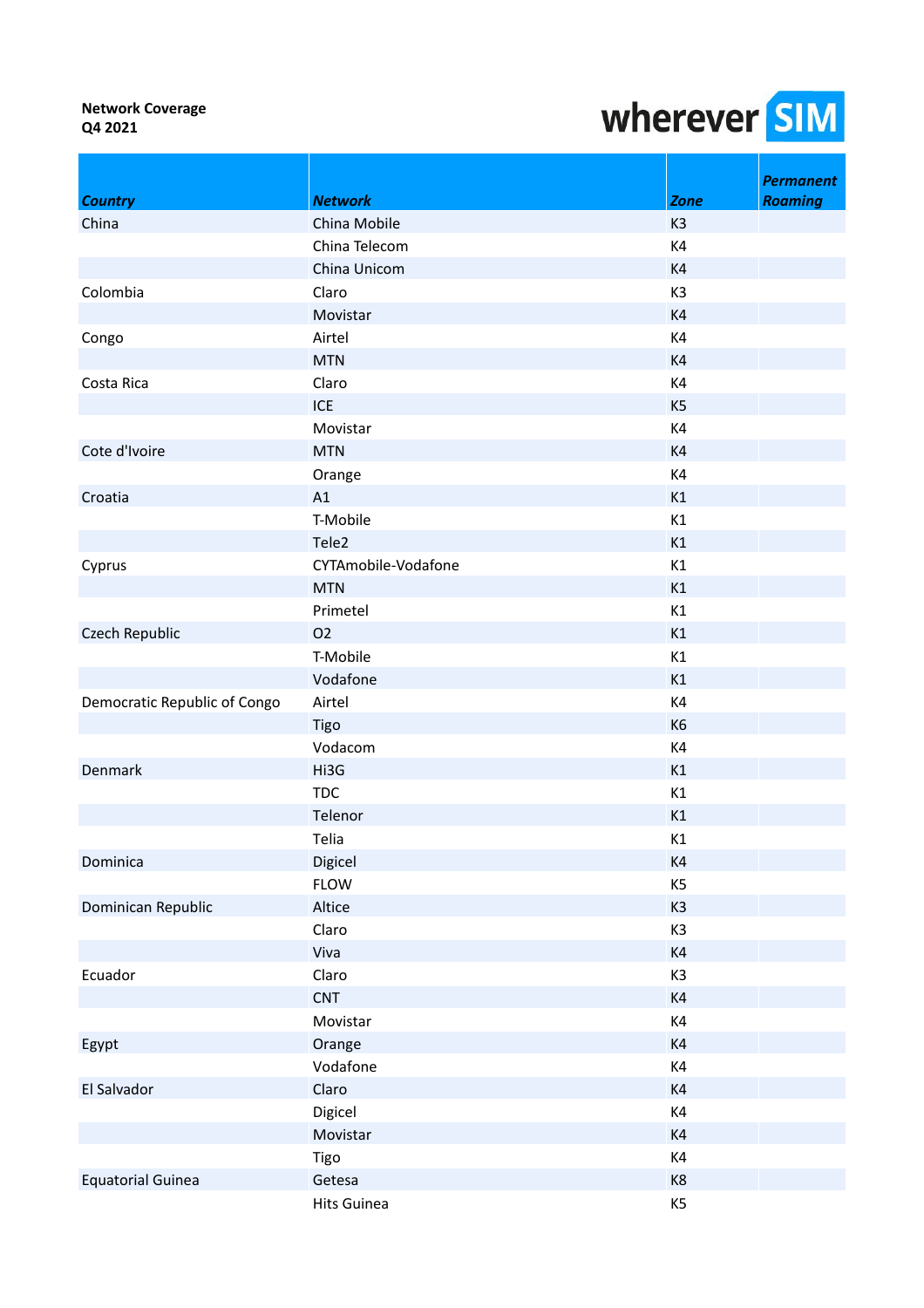|                                                    |                         |                | <b>Permanent</b> |
|----------------------------------------------------|-------------------------|----------------|------------------|
| <b>Country</b>                                     | <b>Network</b>          | <b>Zone</b>    | <b>Roaming</b>   |
| Estonia                                            | Elisa                   | K1             |                  |
|                                                    | Tele2                   | K1             |                  |
|                                                    | Telia                   | K1             |                  |
| Ethiopia                                           | Ethio Telecom           | K10            |                  |
| Faroe Islands                                      | Faroese Telecom         | K4             |                  |
|                                                    | Hey                     | K <sub>2</sub> |                  |
| Fiji / Nauru                                       | Digicel                 | K4             |                  |
|                                                    | Vodafone                | K4             |                  |
| Finland                                            | Alcom                   | K1             |                  |
|                                                    | <b>DNA</b>              | K1             |                  |
|                                                    | Elisa                   | K1             |                  |
|                                                    | Telia                   | K1             |                  |
| France                                             | <b>Bouygues</b>         | K1             |                  |
|                                                    | Free Mobile             | K1             |                  |
|                                                    | Orange                  | K1             |                  |
|                                                    | <b>SFR</b>              | K1             |                  |
| French Guiana / St Barthelemy / St Dauphin Telecom |                         | K1             |                  |
|                                                    | <b>Digicel Antilles</b> | K1             |                  |
|                                                    | Orange Caraibe          | K4             |                  |
|                                                    | <b>SFR Caraibe</b>      | K1             |                  |
| Gabon                                              | Airtel                  | K4             |                  |
|                                                    | Libertis                | K4             |                  |
| Gambia                                             | Africell                | K <sub>4</sub> |                  |
|                                                    | Qcell                   | K4             |                  |
| Georgia                                            | <b>Beeline</b>          | K <sub>3</sub> |                  |
|                                                    | Geocell                 | K4             |                  |
| Germany                                            | Telefonica O2           | K1             |                  |
|                                                    | Telekom                 | K1             |                  |
|                                                    | Vodafone                | K1             |                  |
| Ghana                                              | AirtelTigo              | K4             |                  |
| Gibraltar                                          | Gibtel                  | K1             |                  |
| Greece                                             | Cosmote                 | K1             |                  |
|                                                    | Vodafone                | K1             |                  |
|                                                    | Wind                    | K1             |                  |
| Greenland                                          | <b>TELE</b>             | K <sub>3</sub> |                  |
| Grenada                                            | Digicel                 | K4             |                  |
|                                                    | <b>FLOW</b>             | K <sub>5</sub> |                  |
| Guatemala                                          | Claro                   | K4             |                  |
| Guinea                                             | <b>MTN</b>              | K4             |                  |
| Guinea-Bissau                                      | <b>MTN</b>              | K4             |                  |
|                                                    | Orange                  | K4             |                  |
| Guyana                                             | Digicel                 | K4             |                  |
|                                                    | Guyana Tel              | K <sub>3</sub> |                  |
| Haiti                                              | Comcel                  | $\mathsf{K}4$  |                  |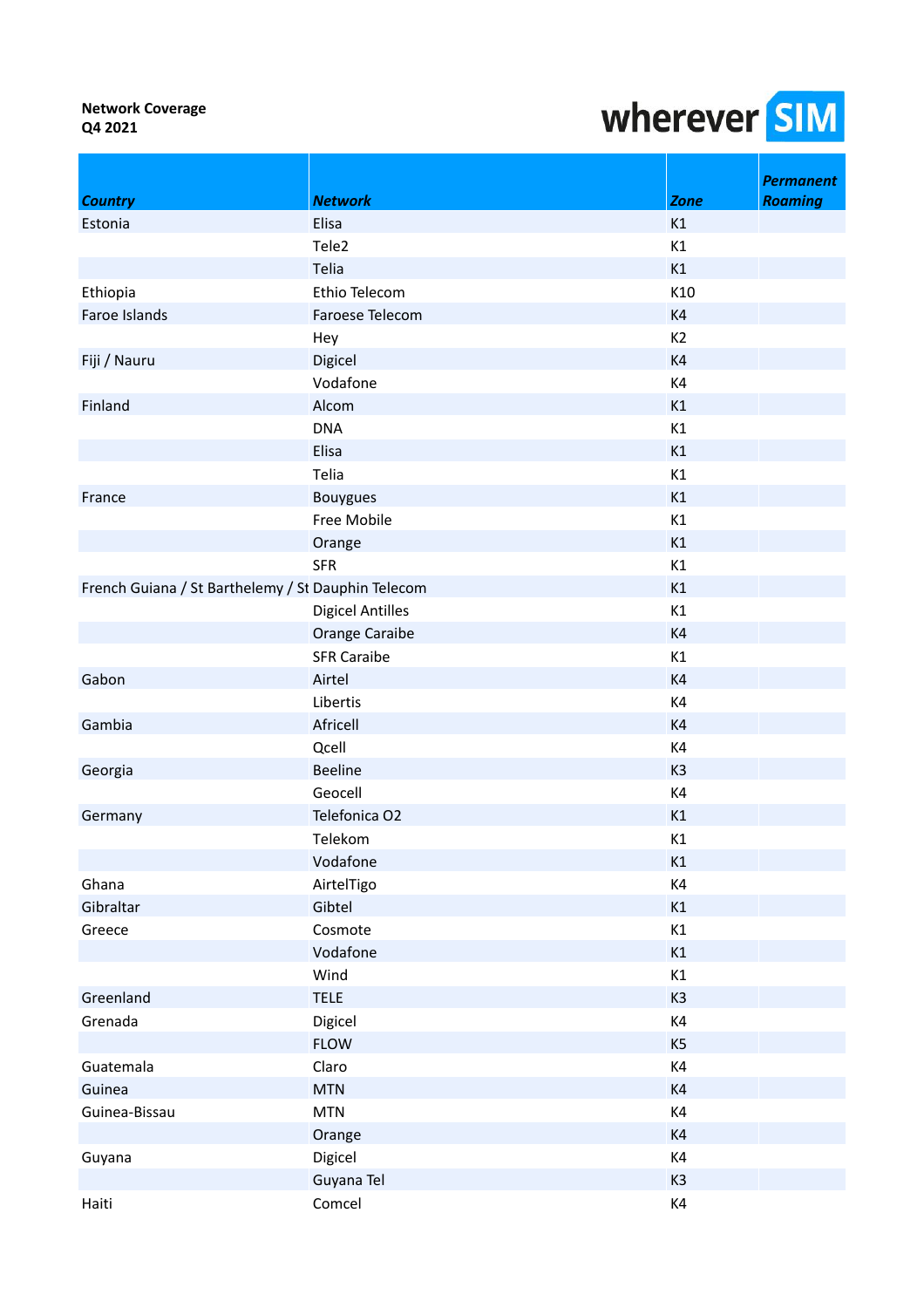|                 |                            |                | <b>Permanent</b> |
|-----------------|----------------------------|----------------|------------------|
| <b>Country</b>  | <b>Network</b>             | <b>Zone</b>    | <b>Roaming</b>   |
|                 | Digicel                    | K4             |                  |
|                 | Natcom (Viettel)           | K7             |                  |
| <b>Honduras</b> | Claro                      | K4             |                  |
|                 | Tigo                       | K4             |                  |
| Hong Kong       | $\overline{3}$             | K <sub>3</sub> |                  |
|                 | <b>CMHK</b>                | K <sub>5</sub> |                  |
|                 | <b>CSL</b>                 | K <sub>3</sub> |                  |
|                 | HKT (CSL)                  | K3             |                  |
|                 | SmarTone                   | K <sub>3</sub> |                  |
| Hungary         | T-Mobile                   | K1             |                  |
|                 | Telenor                    | K1             |                  |
|                 | Vodafone                   | K1             |                  |
| Iceland         | Nova                       | K1             |                  |
|                 | On-Wave                    | K1             |                  |
|                 | <b>SIMINN</b>              | K1             |                  |
|                 | Viking                     | K1             |                  |
|                 | Vodafone                   | K1             |                  |
| India MCC 404   | Airtel Andhra Pradesh      | K <sub>3</sub> | 90 days          |
|                 | Airtel Chennai             | K <sub>3</sub> | 90 days          |
|                 | Airtel Delhi               | K3             | 90 days          |
|                 | Airtel Gujarat             | K <sub>3</sub> | 90 days          |
|                 | Airtel Haryana             | K <sub>3</sub> | 90 days          |
|                 | Airtel Himachal Pradesh    | K <sub>3</sub> | 90 days          |
|                 | Airtel Karnataka           | K <sub>3</sub> | 90 days          |
|                 | Airtel Kerala              | K <sub>3</sub> | 90 days          |
|                 | Airtel Kolkata             | K <sub>3</sub> | 90 days          |
|                 | Airtel Madhya Pradesh      | K <sub>3</sub> | 90 days          |
|                 | Airtel Maharashtra & Goa   | K <sub>3</sub> | 90 days          |
|                 | Airtel Mumbai              | K <sub>3</sub> | 90 days          |
|                 | Airtel North East          | K3             | 90 days          |
|                 | Airtel Punjab              | K <sub>3</sub> | 90 days          |
|                 | Airtel Rajasthan           | K3             | 90 days          |
|                 | Airtel Tamilnadu           | K <sub>3</sub> | 90 days          |
|                 | Airtel Uttar Pradesh West  | K <sub>3</sub> | 90 days          |
|                 | Vodafone Delhi             | K <sub>5</sub> | 90 days          |
|                 | Vodafone Gujarat           | K <sub>5</sub> | 90 days          |
|                 | Vodafone Kerala            | K <sub>5</sub> | 90 days          |
|                 | Vodafone Kolkata           | K <sub>5</sub> | 90 days          |
|                 | Vodafone Maharashtra & Goa | K <sub>5</sub> | 90 days          |
|                 | Vodafone Mumbai            | K <sub>5</sub> | 90 days          |
|                 | Vodafone TamilNadu         | K <sub>5</sub> | 90 days          |
| India MCC 405   | Airtel Assam               | K3             | 90 days          |
|                 | Airtel Bihar               | K <sub>3</sub> | 90 days          |
|                 | Airtel Jammu&Kashmir       | K3             | 90 days          |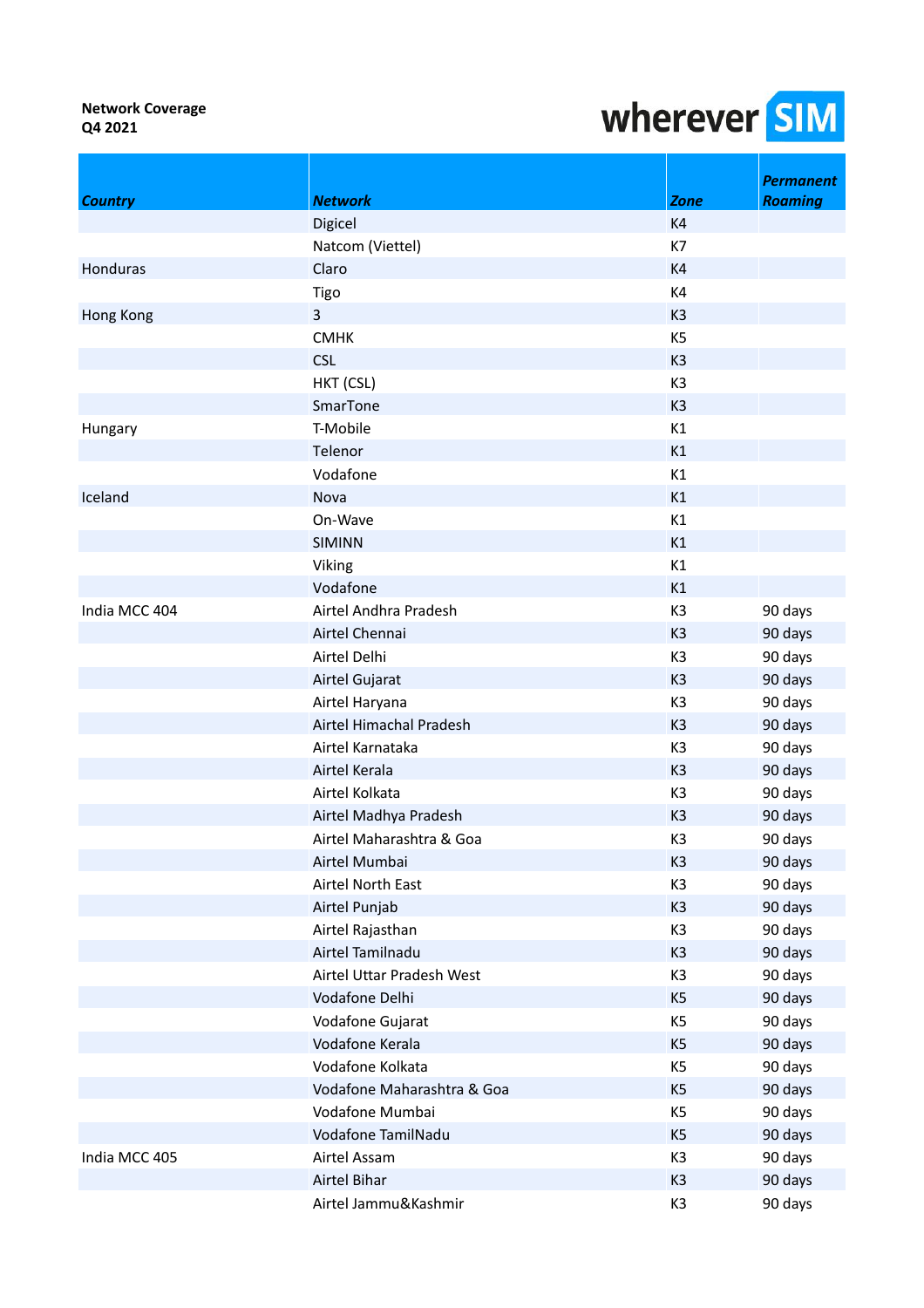| <b>Country</b>     | <b>Network</b>                                | <b>Zone</b>    | <b>Permanent</b><br><b>Roaming</b> |
|--------------------|-----------------------------------------------|----------------|------------------------------------|
|                    | Airtel Orissa                                 | K <sub>3</sub> | 90 days                            |
|                    | Airtel UP East                                | K <sub>3</sub> | 90 days                            |
|                    | Airtel West Bengal                            | K <sub>3</sub> | 90 days                            |
|                    | Jio                                           | K <sub>3</sub> | 90 days                            |
|                    | Reliance Jio Infocomm Ltd Andhra Pradesh      | K <sub>3</sub> | 90 days                            |
|                    | Reliance Jio Infocomm Ltd Assam               | K <sub>3</sub> | 90 days                            |
|                    | Reliance Jio Infocomm Ltd Bihar               | K <sub>3</sub> | 90 days                            |
|                    | Reliance Jio Infocomm Ltd Delhi               | K <sub>3</sub> | 90 days                            |
|                    | Reliance Jio Infocomm Ltd Gujarat             | K <sub>3</sub> | 90 days                            |
|                    | Reliance Jio Infocomm Ltd Haryana             | K <sub>3</sub> | 90 days                            |
|                    | Reliance Jio Infocomm Ltd Himachal Pradesh    | K <sub>3</sub> | 90 days                            |
|                    | Reliance Jio Infocomm Ltd Jammu & Kashmir     | K <sub>3</sub> | 90 days                            |
|                    | Reliance Jio Infocomm Ltd Karnataka           | K <sub>3</sub> | 90 days                            |
|                    | Reliance Jio Infocomm Ltd Kerala              | K <sub>3</sub> |                                    |
|                    |                                               |                | 90 days                            |
|                    | Reliance Jio Infocomm Ltd Kolkata             | K <sub>3</sub> | 90 days                            |
|                    | Reliance Jio Infocomm Ltd Madhya Pradesh      | K <sub>3</sub> | 90 days                            |
|                    | Reliance Jio Infocomm Ltd Maharashtra         | K <sub>3</sub> | 90 days                            |
|                    | Reliance Jio Infocomm Ltd North East          | K <sub>3</sub> | 90 days                            |
|                    | Reliance Jio Infocomm Ltd Orissa              | K3             | 90 days                            |
|                    | Reliance Jio Infocomm Ltd Punjab              | K <sub>3</sub> | 90 days                            |
|                    | Reliance Jio Infocomm Ltd Rajasthan           | K <sub>3</sub> | 90 days                            |
|                    | Reliance Jio Infocomm Ltd Tamil Nadu          | K <sub>3</sub> | 90 days                            |
|                    | Reliance Jio Infocomm Ltd Uttar Pradesh(East) | K <sub>3</sub> | 90 days                            |
|                    | Reliance Jio Infocomm Ltd Uttar Pradesh(West) | K <sub>3</sub> | 90 days                            |
|                    | Reliance Jio Infocomm Ltd West Bengal         | K <sub>3</sub> | 90 days                            |
| Indonesia          | 3                                             | K <sub>3</sub> |                                    |
|                    | <b>AXIS</b>                                   | K <sub>2</sub> |                                    |
|                    | Indosat Ooredoo                               | K4             |                                    |
|                    | Telkomsel                                     | K <sub>3</sub> |                                    |
| Iran               | Irancell (MTN)                                | K3             |                                    |
|                    | MCI                                           | K <sub>3</sub> |                                    |
|                    | Rightel                                       | K6             |                                    |
| Iraq               | Korek                                         | K4             |                                    |
|                    | Zain                                          | K <sub>3</sub> |                                    |
| Ireland            | $\overline{3}$                                | K1             |                                    |
|                    | eir                                           | K1             |                                    |
|                    | Vodafone                                      | K1             |                                    |
| Israel & Palestine | Cellcom                                       | K <sub>2</sub> |                                    |
|                    | Partner                                       | K1             |                                    |
|                    | Pelephone                                     | K <sub>2</sub> |                                    |
| Italy              | <b>ILIAD</b>                                  | K1             |                                    |
|                    | Telecom Italia Mobile                         | K1             |                                    |
|                    | Vodafone                                      | K1             |                                    |
|                    | Wind Tre                                      | K1             |                                    |
|                    |                                               |                |                                    |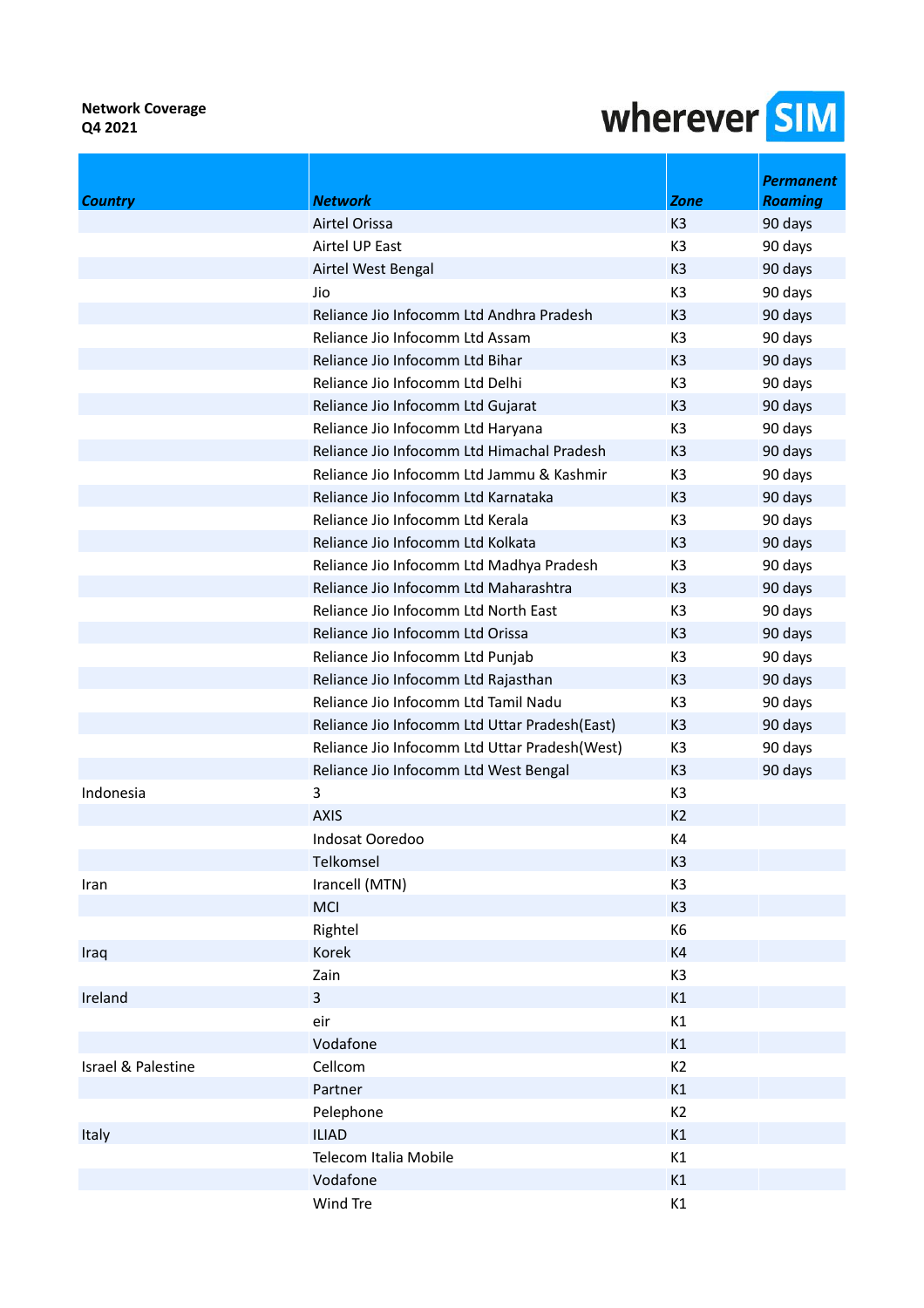|                |                               |                | <b>Permanent</b> |
|----------------|-------------------------------|----------------|------------------|
| <b>Country</b> | <b>Network</b>                | <b>Zone</b>    | <b>Roaming</b>   |
| Jamaica        | Digicel                       | K4             |                  |
|                | <b>FLOW</b>                   | K <sub>5</sub> |                  |
| Japan          | KDDI (au)                     | K <sub>3</sub> |                  |
|                | NTT DOCOMO                    | K3             |                  |
|                | SoftBank                      | K4             |                  |
| Jordan         | Orange                        | K4             |                  |
|                | Umniah                        | K4             |                  |
| Kazakhstan     | <b>Beeline</b>                | K4             |                  |
|                | Kcell                         | K <sub>3</sub> |                  |
|                | Tele2                         | K2             |                  |
| Kenya          | Airtel                        | K4             |                  |
|                | Essar                         | K4             |                  |
|                | Safaricom                     | K4             |                  |
|                | Telecom Kenya                 | K4             |                  |
| Korea (South)  | KT                            | K <sub>3</sub> |                  |
|                | LG Uplus                      | K <sub>2</sub> |                  |
|                | SKTelecom                     | K4             |                  |
| Kosovo         | <b>IPKO</b>                   | K4             |                  |
| Kuwait         | Viva                          | K <sub>3</sub> |                  |
|                | Zain                          | K <sub>3</sub> |                  |
| Kyrqyzstan     | <b>Beeline</b>                | K <sub>3</sub> |                  |
| Laos           | <b>ETL</b>                    | K4             |                  |
|                | <b>STAR TELECOM (Viettel)</b> | K4             |                  |
| Latvia         | <b>Bite</b>                   | K1             |                  |
|                | LMT                           | K1             |                  |
|                | Tele <sub>2</sub>             | K1             |                  |
| Lebanon        | Touch                         | K7             |                  |
| Liechtenstein  | FL1                           | K <sub>2</sub> |                  |
|                | Salt                          | K2             |                  |
| Lithuania      | <b>Bite</b>                   | K1             |                  |
|                | Tele2                         | K1             |                  |
|                | Telia                         | K1             |                  |
| Luxembourg     | Orange                        | K1             |                  |
|                | Post                          | K1             |                  |
|                | Tango                         | K1             |                  |
| Macao          | <b>CTM</b>                    | K <sub>3</sub> |                  |
|                | Hutchison (3)                 | K <sub>3</sub> |                  |
|                | SmarTone                      | K <sub>3</sub> |                  |
| Macedonia      | A1                            | K1             |                  |
|                | Telekom.mk                    | K <sub>3</sub> |                  |
| Madagascar     | Airtel (Celtel)               | K9             |                  |
| Malawi         | Airtel                        | K4             |                  |
| Malaysia       | Celcom                        | K <sub>3</sub> |                  |
|                | DiGi                          | K3             |                  |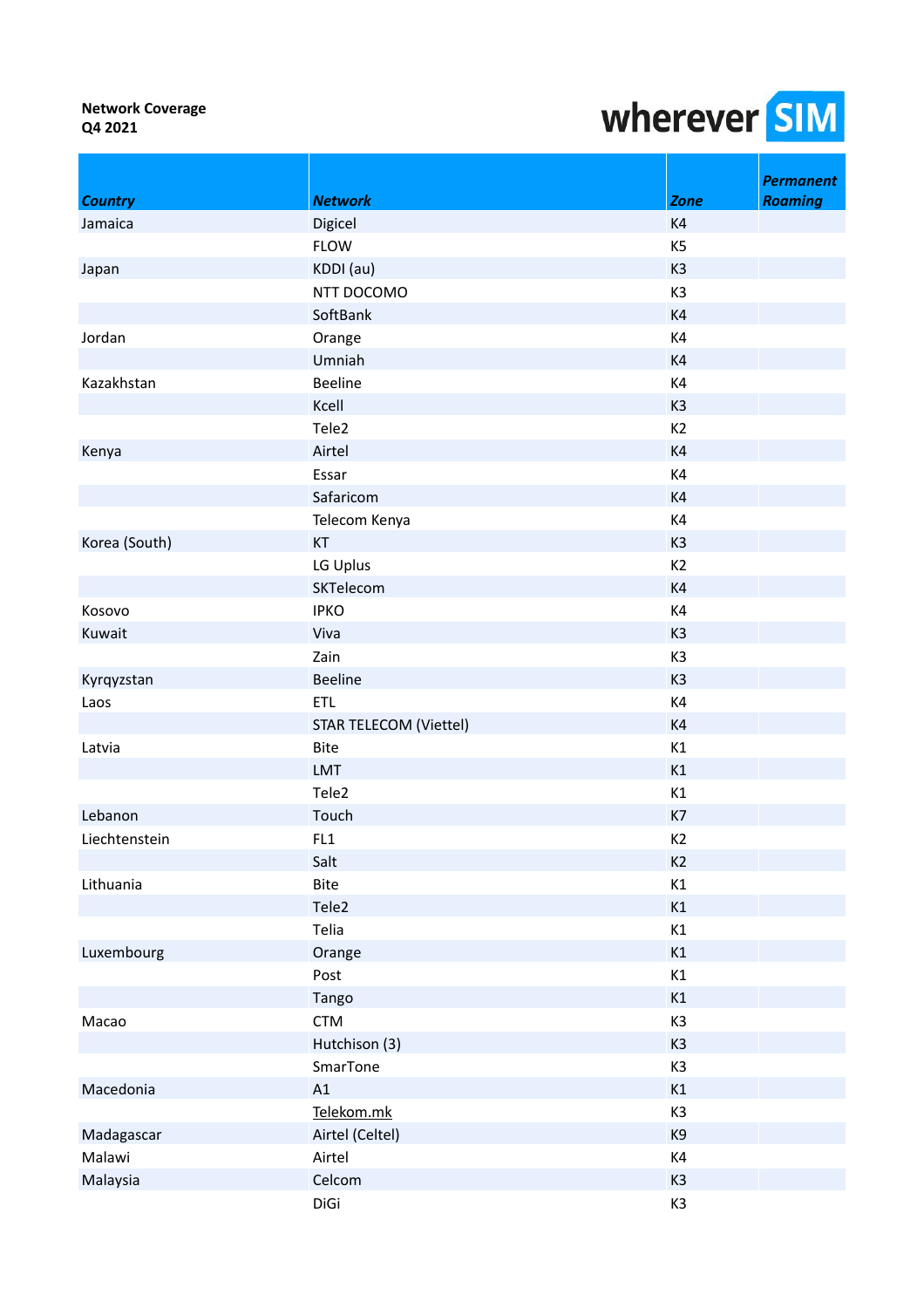|                   |                                 |                | <b>Permanent</b> |
|-------------------|---------------------------------|----------------|------------------|
| <b>Country</b>    | <b>Network</b>                  | Zone           | <b>Roaming</b>   |
|                   | Maxis                           | K <sub>3</sub> |                  |
|                   | <b>YES</b>                      | K <sub>3</sub> |                  |
| Mali              | Orange                          | K4             |                  |
| Malta             | <b>EPIC</b>                     | K1             |                  |
|                   | GO                              | K1             |                  |
| Mauritania        | Chinguitel                      | K6             |                  |
|                   | Mattel                          | K7             |                  |
|                   | <b>Mauritel Mobiles</b>         | K6             |                  |
| <b>Mauritius</b>  | Emtel                           | K <sub>6</sub> |                  |
|                   | Mahanagar (MTML)                | K4             |                  |
|                   | Mauritius Telecom               | K4             |                  |
| Mayotte / Reunion | Orange                          | K1             |                  |
|                   | <b>SFR Reunion</b>              | K1             |                  |
| Mexico            | AT&T                            | K <sub>5</sub> |                  |
|                   | Movistar                        | K4             |                  |
|                   | Radiomovil Dipsa (Telcel)       | K <sub>3</sub> |                  |
| Moldova           | Orange                          | K <sub>3</sub> |                  |
| Monaco            | Monaco Telecom                  | K <sub>5</sub> |                  |
|                   | Vala (Kosovo Network Extension) | K <sub>2</sub> |                  |
| Mongolia          | MobiCom                         | K4             |                  |
|                   | Skytel                          | K4             |                  |
|                   | Unitel                          | K <sub>3</sub> |                  |
| Montenegro        | Mtel                            | K <sub>3</sub> |                  |
|                   | T-Mobile                        | K <sub>3</sub> |                  |
|                   | Telenor                         | K1             |                  |
| Montserrat        | <b>FLOW</b>                     | K <sub>5</sub> |                  |
| Morocco           | inwi                            | K <sub>5</sub> |                  |
|                   | Maroc Telecom (IAM)             | K <sub>5</sub> |                  |
|                   | Orange                          | K <sub>6</sub> |                  |
| Mozambique        | Vodacom                         | K4             |                  |
| Myanmar           | <b>MPT</b>                      | K4             |                  |
|                   | Mytel (Viettel)                 | K <sub>3</sub> |                  |
|                   | Ooredoo                         | K <sub>6</sub> |                  |
| Namibia           | <b>MTC</b>                      | K8             |                  |
|                   | <b>TN Mobile</b>                | K <sub>3</sub> |                  |
| Nepal             | Nepal Telecom                   | K4             |                  |
| Netherlands       | <b>KPN</b>                      | K1             |                  |
|                   | Vodafone (Ziggo)                | K1             |                  |
| New Zealand       | 2degrees                        | K <sub>3</sub> |                  |
|                   | Spark                           | K <sub>3</sub> |                  |
|                   | Vodafone                        | K1             |                  |
| Nicaragua         | Claro                           | K4             |                  |
|                   | Movistar                        | K4             |                  |
| Niger             | Airtel                          | K9             |                  |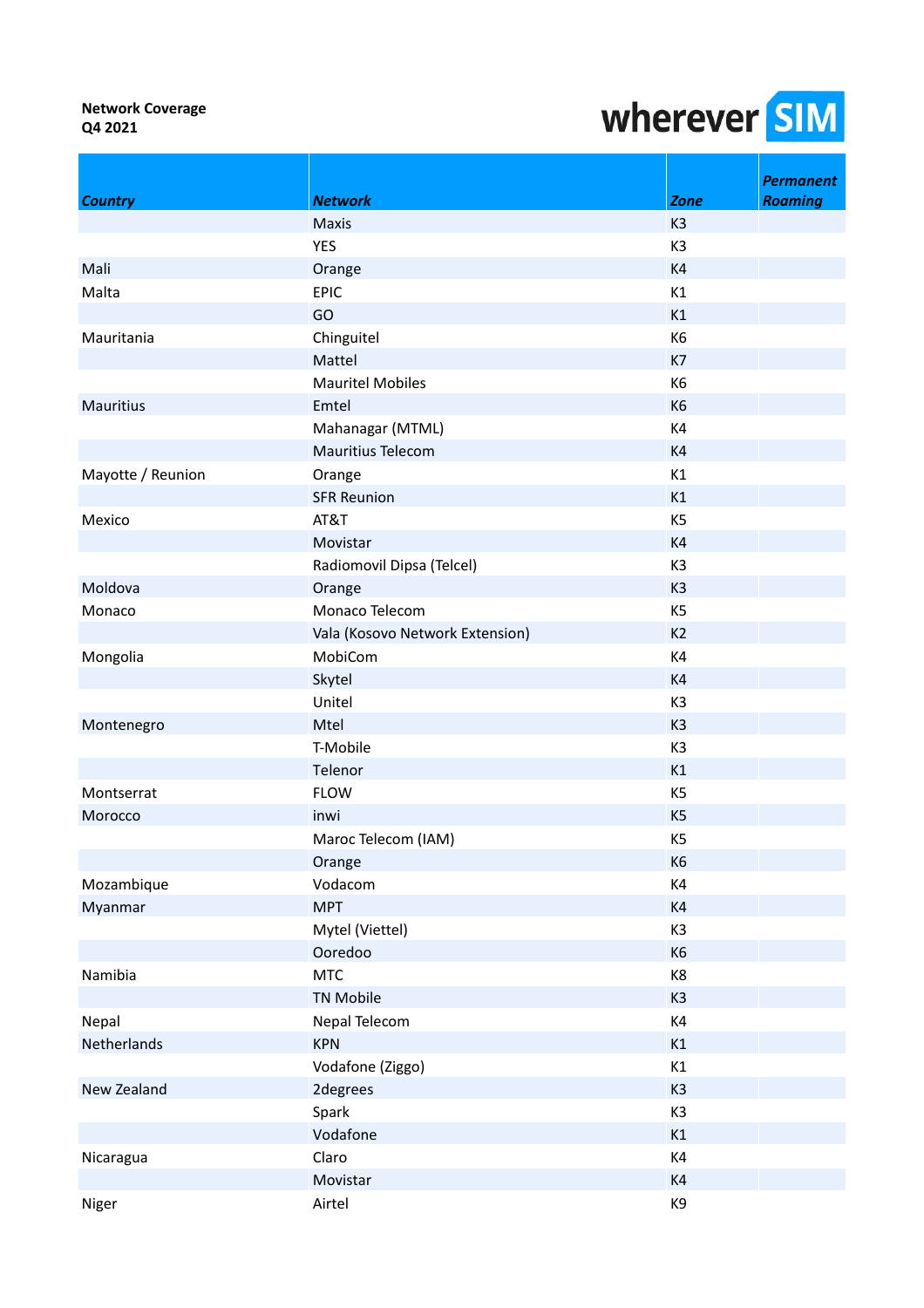|                    |                         |                | <b>Permanent</b> |
|--------------------|-------------------------|----------------|------------------|
| <b>Country</b>     | <b>Network</b>          | <b>Zone</b>    | <b>Roaming</b>   |
|                    | Orange                  | K <sub>5</sub> |                  |
| Nigeria            | Airtel                  | K4             |                  |
|                    | Etisalat                | K <sub>5</sub> |                  |
|                    | <b>MTN</b>              | K4             |                  |
| NonTerrestrial 882 | Aeromobile              | K7             |                  |
|                    | <b>Telenor Maritime</b> | K8             |                  |
| Norway             | <b>TDC</b>              | K <sub>2</sub> |                  |
|                    | Telenor                 | K1             |                  |
|                    | Telia                   | K1             |                  |
| Pakistan           | Mobilink                | K <sub>3</sub> |                  |
|                    | Telenor                 | K <sub>3</sub> |                  |
|                    | Warid Telecom (Warid)   | K3             |                  |
| Panama             | Claro                   | K <sub>3</sub> |                  |
|                    | Digicel                 | K4             |                  |
|                    | Movistar                | K4             |                  |
| Papua New Guinea   | <b>Bmobile</b>          | K4             |                  |
|                    | Digicel                 | K4             |                  |
| Paraguay           | Claro                   | K <sub>3</sub> |                  |
|                    | Tigo                    | K4             |                  |
| Peru               | Bitel (Viettel)         | K4             |                  |
|                    | Claro                   | K <sub>3</sub> |                  |
|                    | Movistar                | K4             |                  |
| Philippines        | Globe                   | K4             |                  |
|                    | Smart                   | K3             |                  |
| Poland             | Orange                  | K1             |                  |
|                    | Play                    | K1             |                  |
|                    | Plus (POLKM)            | K1             |                  |
|                    | T-Mobile                | K1             |                  |
| Portugal           | <b>MEO</b>              | K1             |                  |
|                    | <b>NOS</b>              | K1             |                  |
|                    | Vodafone                | K1             |                  |
| <b>Puerto Rico</b> | Claro                   | K3             |                  |
| Qatar              | Ooredoo                 | K <sub>3</sub> |                  |
|                    | Vodafone                | K4             |                  |
| Romania            | Digi Mobil              | K1             |                  |
|                    | Orange                  | K1             |                  |
|                    | Telekom                 | K1             |                  |
|                    | Vodafone                | K1             |                  |
| Russia             | <b>Beeline</b>          | K <sub>3</sub> |                  |
|                    | MOTIV (LLC Ekater)      | K <sub>3</sub> |                  |
|                    | <b>MTS</b>              | K <sub>3</sub> |                  |
|                    | Tele <sub>2</sub>       | K4             |                  |
| Rwanda             | Airtel                  | K <sub>3</sub> |                  |
|                    | <b>MTN</b>              | K <sub>5</sub> |                  |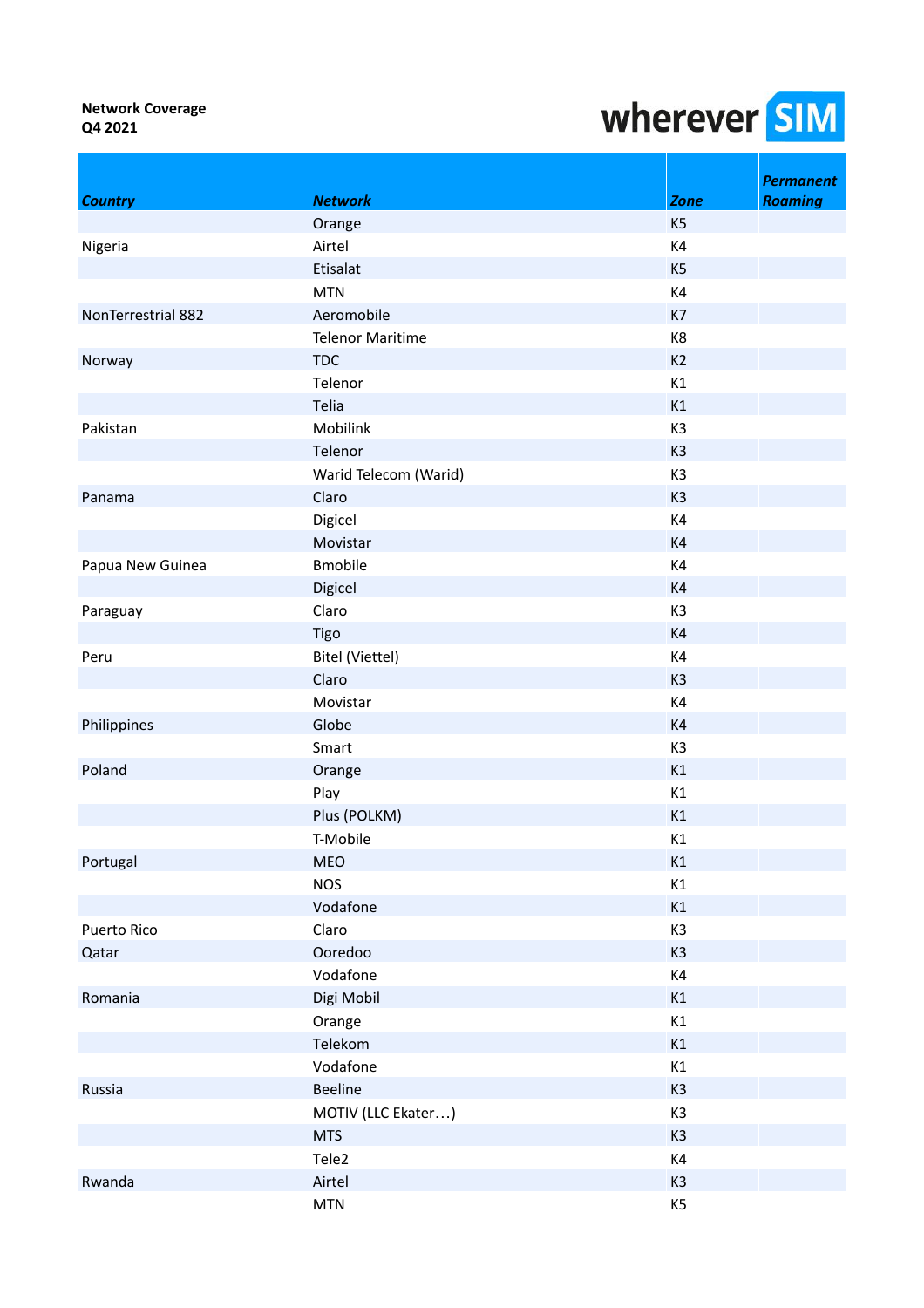|                                          |                        |                | <b>Permanent</b> |
|------------------------------------------|------------------------|----------------|------------------|
| <b>Country</b>                           | <b>Network</b>         | <b>Zone</b>    | <b>Roaming</b>   |
| Saint Kitts and Nevis                    | Digicel                | K <sub>4</sub> |                  |
|                                          | <b>FLOW</b>            | K <sub>5</sub> |                  |
| Saint Lucia                              | Digicel                | K4             |                  |
|                                          | <b>FLOW</b>            | K <sub>5</sub> |                  |
| Saint Vincent and the Grenadines Digicel |                        | K4             |                  |
|                                          | <b>FLOW</b>            | K <sub>5</sub> |                  |
| Saudi Arabia                             | <b>Etisalat Mobily</b> | K <sub>3</sub> |                  |
|                                          | <b>STC Al-Jawal</b>    | K4             |                  |
|                                          | Zain                   | K <sub>3</sub> |                  |
| Senegal                                  | Orange                 | K4             |                  |
|                                          | Tigo                   | K <sub>6</sub> |                  |
| Serbia                                   | A1 Srbija              | K1             |                  |
|                                          | Telenor                | K1             |                  |
| Seychelles                               | Cable and Wireless     | K9             |                  |
| Sierra Leone                             | Africell               | K4             |                  |
|                                          | Airtel                 | K4             |                  |
| Singapore                                | M1                     | K <sub>3</sub> |                  |
|                                          | SingTel                | K3             |                  |
|                                          | StarHub                | K <sub>3</sub> |                  |
| Slovakia                                 | O <sub>2</sub>         | K1             |                  |
|                                          | Orange                 | K1             |                  |
|                                          | Telekom                | K1             |                  |
| Slovenia                                 | A1                     | K1             |                  |
|                                          | Telekom                | K1             |                  |
|                                          | Telemach               | K1             |                  |
| South Africa                             | Cell C                 | K4             |                  |
|                                          | <b>MTN</b>             | K <sub>3</sub> |                  |
|                                          | Vodacom                | K1             |                  |
| South Sudan                              | <b>MTN</b>             | K4             |                  |
|                                          | Zain                   | K4             |                  |
| Spain                                    | Movistar               | K1             |                  |
|                                          | Orange                 | K1             |                  |
|                                          | Vodafone               | K1             |                  |
|                                          | Yoigo                  | K1             |                  |
| Sri Lanka                                | Mobitel                | K4             |                  |
| Sudan                                    | <b>MTN</b>             | K4             |                  |
|                                          | Sudantel               | K4             |                  |
|                                          | Zain                   | K4             |                  |
| Suriname                                 | Digicel                | K4             |                  |
|                                          | TeleG                  | K4             |                  |
| Sweden                                   | $\overline{3}$         | K1             |                  |
|                                          | Tele2                  | K1             |                  |
|                                          | Telenor                | K1             |                  |
|                                          | Telia                  | K1             |                  |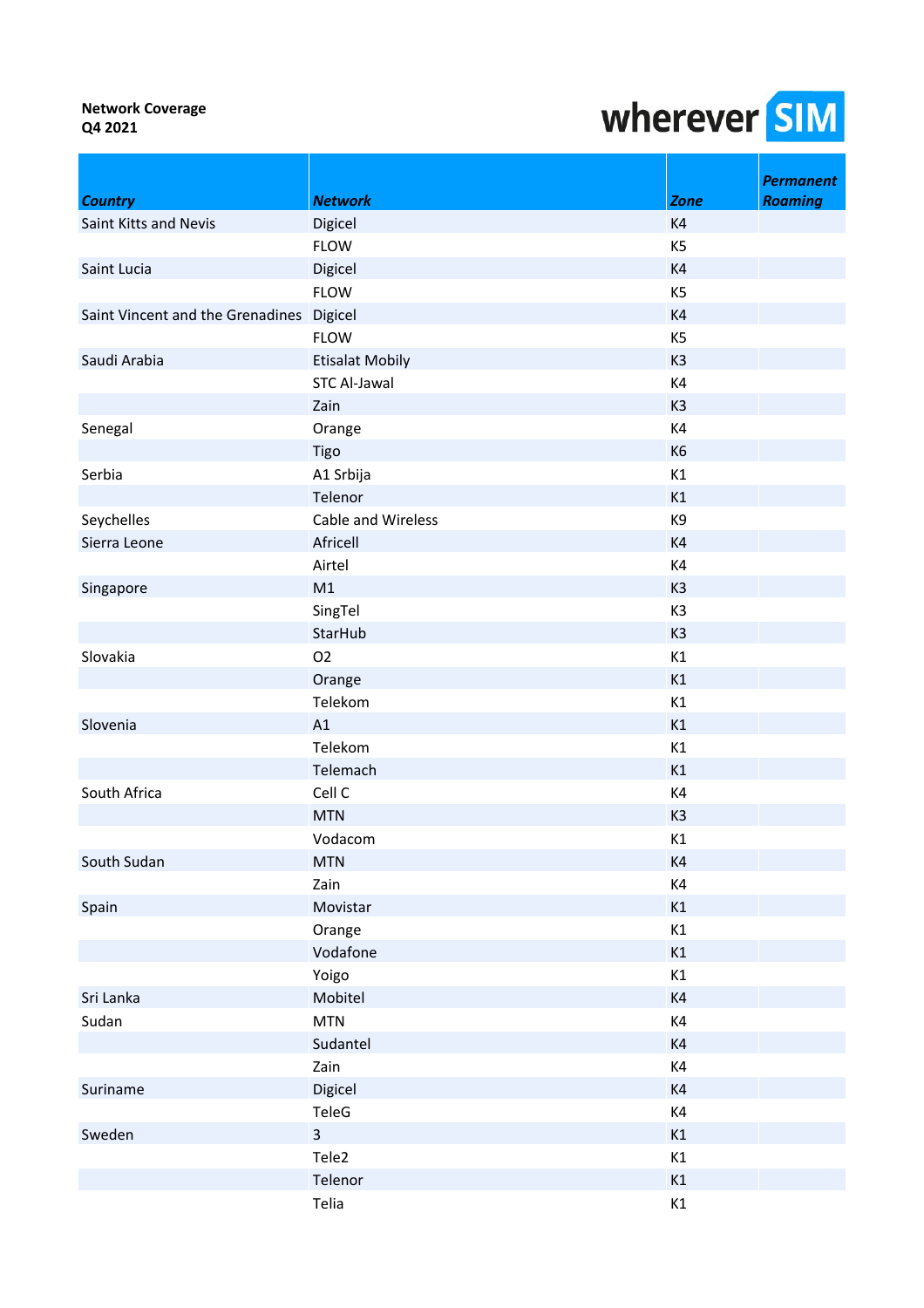|                               |                                    |                | <b>Permanent</b> |
|-------------------------------|------------------------------------|----------------|------------------|
| <b>Country</b>                | <b>Network</b>                     | <b>Zone</b>    | <b>Roaming</b>   |
| Switzerland                   | Salt                               | K <sub>3</sub> |                  |
|                               | Sunrise                            | K <sub>3</sub> |                  |
|                               | Swisscom                           | K <sub>3</sub> |                  |
| Taiwan                        | <b>APTG</b>                        | K <sub>3</sub> |                  |
|                               | Chunghwa                           | K <sub>3</sub> |                  |
|                               | FarEasTone                         | K <sub>2</sub> |                  |
|                               | T Star                             | K <sub>3</sub> |                  |
|                               | Taiwan Mobile                      | K <sub>3</sub> |                  |
| Tajikistan                    | Beeline (Tacom)                    | K <sub>3</sub> |                  |
| Tanzania                      | Airtel                             | K4             |                  |
|                               | Benson Informatics (Smart Telecom) | K <sub>5</sub> |                  |
|                               | Tigo                               | K <sub>6</sub> |                  |
|                               | Vodacom                            | K <sub>5</sub> |                  |
|                               | Zantel                             | K9             |                  |
| Thailand                      | AIS                                | K4             |                  |
|                               | dtac                               | K3             |                  |
|                               | <b>TrueMove</b>                    | K <sub>3</sub> |                  |
| Togo                          | Moov                               | K <sub>6</sub> |                  |
|                               | Togo Cellulaire                    | K <sub>5</sub> |                  |
| Tonga                         | Digicel                            | K4             |                  |
| Trinidad and Tobago           | Digicel                            | K4             |                  |
| Tunisia                       | Ooredoo                            | K4             |                  |
| Turkey                        | <b>Tuerk Telekom</b>               | K <sub>3</sub> | 90 days          |
|                               | Turkcell                           | K4             | 90 days          |
|                               | Vodafone                           | K1             | 90 days          |
| Turks and Caicos Islands (UK) | Digicel                            | K4             |                  |
|                               | <b>FLOW</b>                        | K <sub>5</sub> |                  |
| Uganda                        | Airtel                             | K4             |                  |
|                               | <b>MTN</b>                         | K4             |                  |
|                               | Uganda Telecom                     | K <sub>5</sub> |                  |
| Ukraine                       | Kyivstar                           | K <sub>3</sub> |                  |
|                               | Lifecell                           | K3             |                  |
|                               | Vodafone                           | K2             |                  |
| <b>United Arab Emirates</b>   | DU                                 | K6             | 90 days          |
|                               | Etisalat                           | K8             | 90 days          |
| United Kingdom                | 3                                  | K1             |                  |
|                               | EE                                 | K1             |                  |
|                               | Jersey Telecom (JT)                | K5             |                  |
|                               | Manx Telecom                       | K1             |                  |
|                               | O <sub>2</sub>                     | K1             |                  |
|                               | <b>Sure Guernsey</b>               | K <sub>5</sub> |                  |
|                               | Vodafone                           | K1             |                  |
| <b>United States</b>          | AT&T                               | K2             |                  |
|                               | Limitless Mobile                   | K4             |                  |